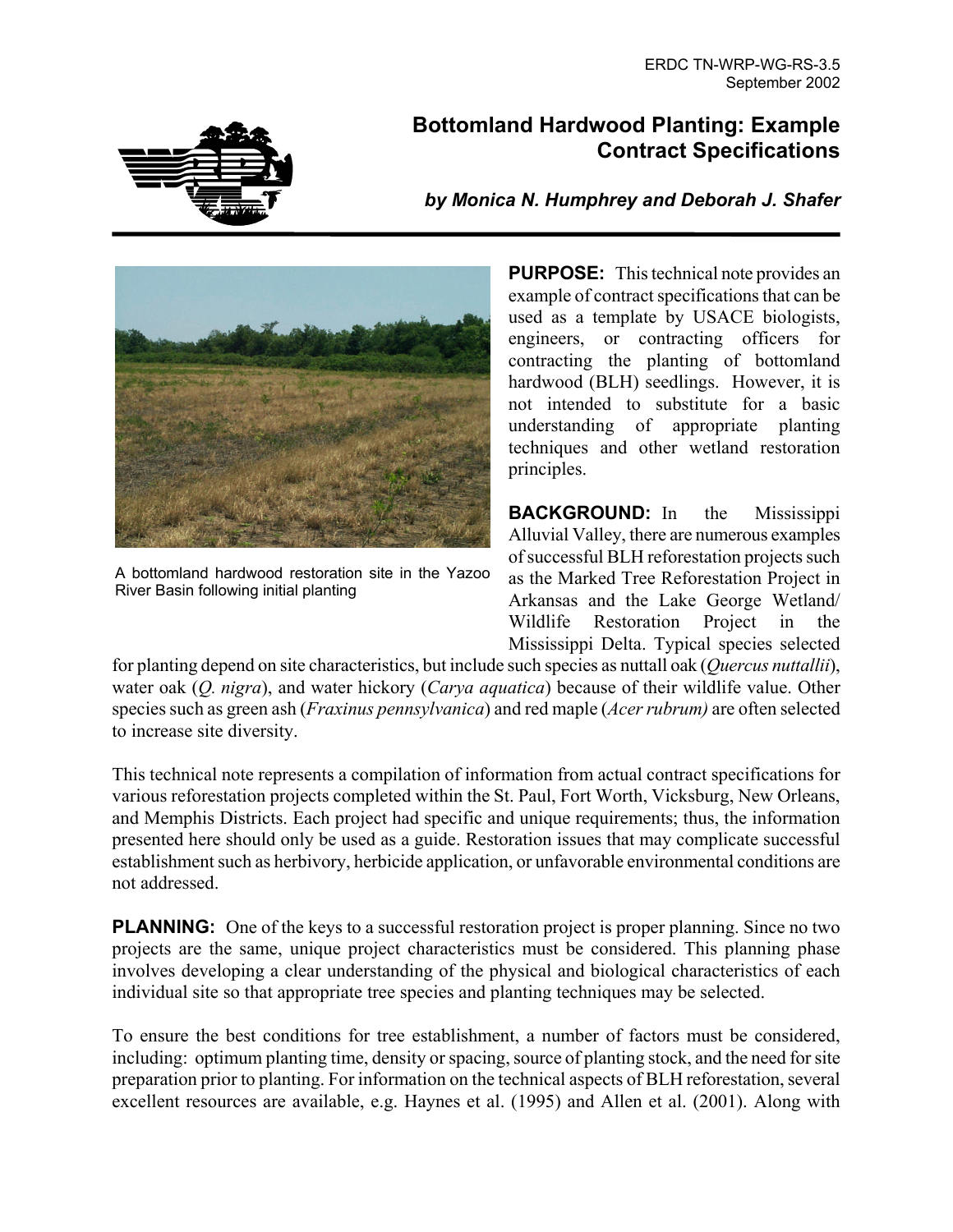technical issues, administrative concerns such as schedules, status reports, and methods of payment must be addressed in the contract specifications.

**CONTRACTS**: The usual vehicle of procurement for BLH plantings is a service contract. This method of contracting specifies a fixed effort (number of acres planted) at a fixed price (dollars/acre). Other work associated with project completion, such as application of planting shelters, bushhogging, or herbicide application, can also be included. Service contracts are a competitive form of procurement with the contract generally being awarded to the contractor who can provide the "best value." Best value is determined by taking into account such evaluation factors as prior experience, facilities, equipment, manpower, availability, price, etc. Other types of contracts, such as "Request for Proposals," may also be appropriate depending on the complexity of the work and the need for specialized expertise. For this reason, district procurement offices should be consulted often during the preparation of contracts.

It is important to be as concise and explicit in the contract specification as possible. It should also be noted that the range of tasks to be performed should be limited. If many tasks are needed to complete the overall project, it may be necessary to implement several contracts to ensure successful completion of the project. Effective management of the contract will require frequent meetings with the contractor, preferably onsite, to ensure an understanding of all aspects of the contract. An inspection of the site during the life of the contract is also essential. Any deficiencies should be reported, corrected, and documented.

The remainder of this document serves as a template for preparation of an actual contract. Text boxes with explanatory notes accompany the subsections of this template.

**ACKNOWLEDGMENTS:** The authors would like to express appreciation to the following USACE employees who provided information and/or materials for this technical note:

| Johnny Kiser, CEMVK-OD-MN | Richard Hite, CEMVN-PM-E      |
|---------------------------|-------------------------------|
| Dan Oles, CEMVP-CO-NR     | Carolyn Schneider, CEERD-EE-W |
| Don Weise, CESWF-OD-R     | Martin Mayer, CEMVD-OD-SW     |

**POINTS OF CONTACT:** For additional information, contact Ms. Monica H. Humphrey, (601) 634-2853; *[Monica.N.Humphrey@erdc.usace.army.mil](mailto:Monica.N.Humphrey@erdc.usace.army.mil)* or Ms. Deborah Shafer, (601) 634-3650; *[Deborah.J.Shafer@erdc.usace.army.mil](mailto:Deborah.J.Shafer@erdc.usace.army.mil)*, or the manager of the Wetlands Research Program, Mr. Glenn Rhett, (601) 634-3717; *[Glenn.G.Rhett@erdc.usace.army.mil](mailto:Glenn.G.Rhett@erdc.usace.army.mil)*. This technical note should be cited as follows:

Humphrey, M. N., and Shafer, D. (2002). "Bottomland hardwood reforestation: Example contract specifications," *WRP Technical Notes Collection* (ERDC TN-WRP-WG-RS-3.5), U.S. Army Engineer Research and Development Center, Vicksburg, MS. *[www.wes.army.mil/el/wrp](http://www.wes.army.mil/el/wrp)*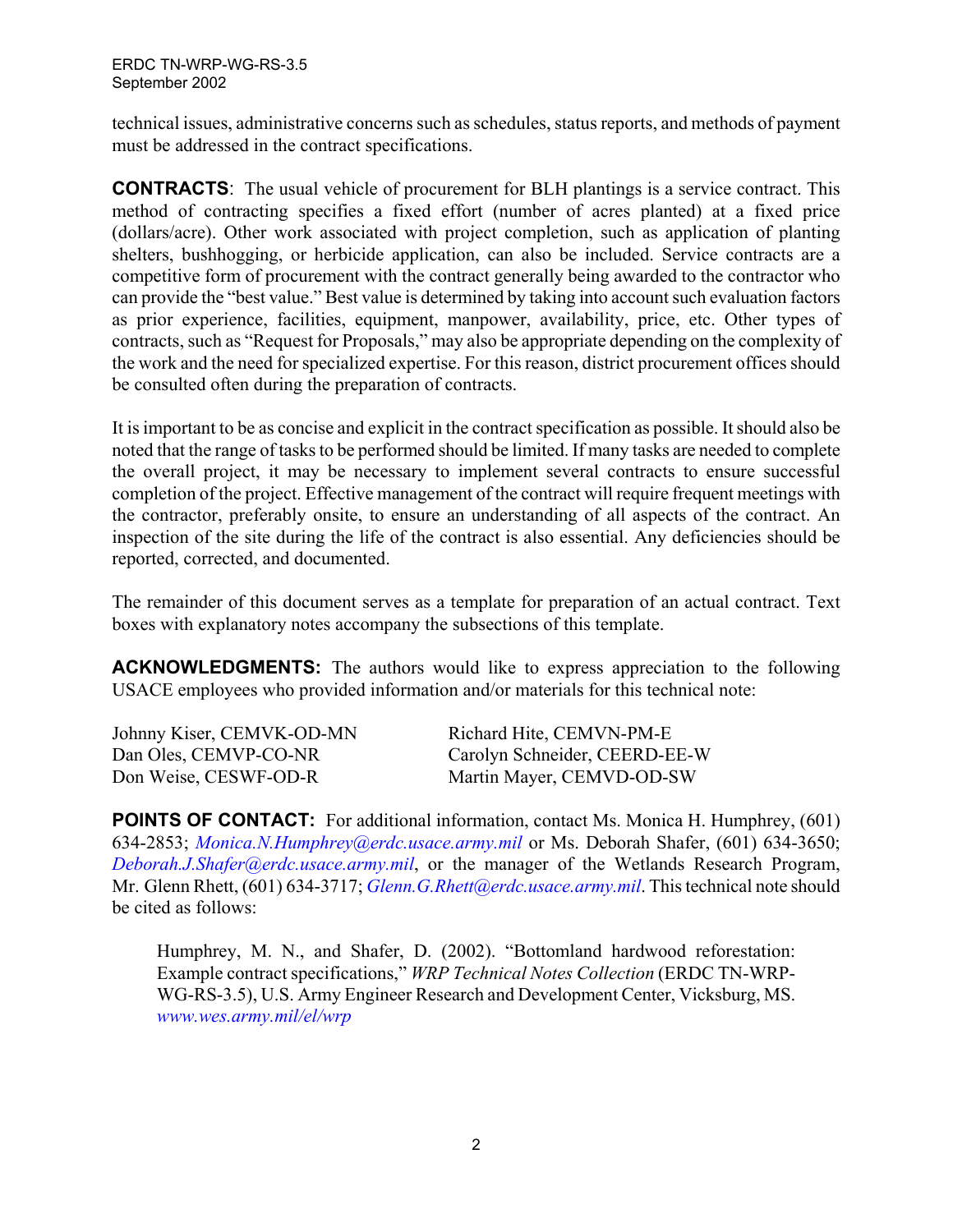#### **REFERENCES**

- Allen, J. A., Keeland, B. D., Stanturf, J. A., Clewell, A. F., and Kennedy, H. E., Jr. (2001). "A guide to bottomland hardwood restoration. Biological Research Development Information and Technology Report," U.S. Department of Agriculture Forest Service, Southern Research Station, General Technical Report SRS-040.
- Construction Specifications Institute. (1995). "Master Format: Master list of numbers and titles for construction industry," Construction Specification Institute, Alexandria, VA.
- Haynes, R. J., Bridges, R. J., and Gard, S. W. (1995). "Bottomland hardwood re-establishment efforts of the U.S. Fish and Wildlife Service Southeast Region." J. C. Fischenich, C. M. Lloyd, and M. R. Palermo, ed., *Proceedings: Wetlands Engineering Workshop, St. Louis, MO*, Technical Report WRP-RE-8, U.S. Army Engineer Waterways Experiment Station, Vicksburg, MS, 322-334.
- U.S. Army Corps of Engineers. (1993). "Engineering and Design: Plans and Specifications for Civil Works Projects," Engineer Regulation 1110-2-1200, Washington, DC.
- U.S. Army Corps of Engineers. (1998). "Engineering and Design: Specifications," Engineer Regulation 1110-1-8155, Washington, DC.

**NOTE:** *The contents of this technical note are not to be used for advertising, publication, or promotional purposes. Citation of trade names does not constitute an official endorsement or approval of the use of such products.*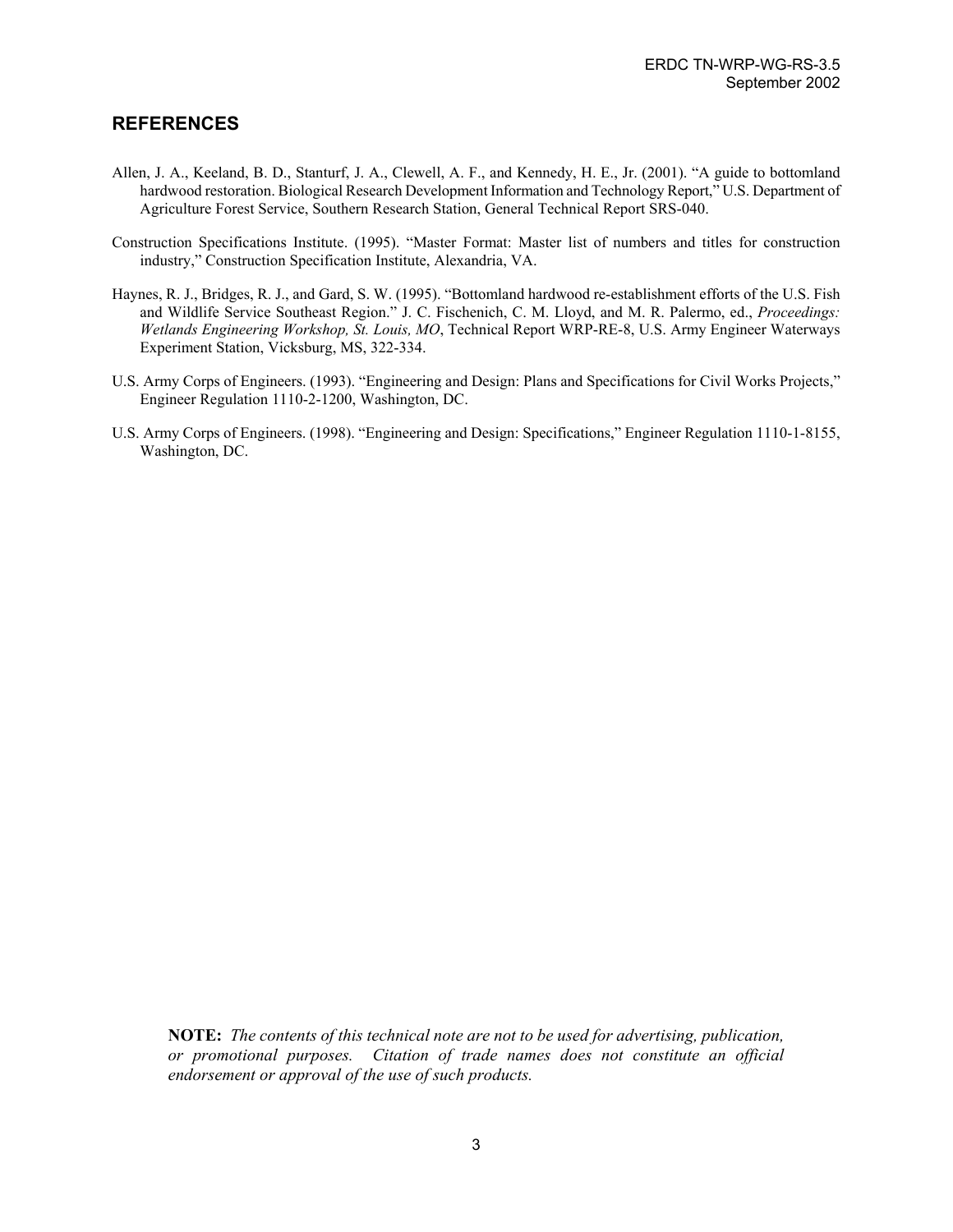## **EXAMPLE CONTRACT SPECIFICATIONS <sup>1</sup>**

### **PROJECT TITLE**

## **SECTION 02900 <sup>2</sup> BOTTOMLAND HARDWOOD PLANTINGS**

### **PART 1 GENERAL**

### **1.1 REFERENCES**

The publications listed below form a part of this specification where referenced. Publications are referred to in the text by basic designations only.

AMERICAN NATIONAL STANDARDS INSTITUTE (ANSI) ANSI Z60.1 (1990) Nursery stock

AMERICAN JOINT COMMITTEE ON HORTICULTURAL NOMENCLATURE AJCHN-01 (1942, 2<sup>nd</sup> Ed.) Standard Plant Names

*Comments:* **The two references listed above have developed selection criteria for the use of nursery stock and the standardization of common names of tree species. The standards used in the text of the actual contract specifications should be included in the "REFERENCES" subsection of the contract. In this example, two relevant references have been listed.** 

### **1.2 SYSTEM DESCRIPTION**

The work covered in this section includes: a) provisions of all plants, labor, equipment, and materials; and b) performance of all operations in connection with the planting of BLH seedlings in the area shown in the attached drawings  $3$  and as directed by the Contracting Officer or his authorized representative.

**1 All engineering and design specifications for Corps projects must be prepared in accordance with ER 111-2-1200 (U.S. Army Corps of Engineers 1993) and ER 1110-1-8155 (U.S. Army Corps of Engineers 1998). All Corps offices**  are required to use SPECSINTACT to prepare construction specifications (ER 111-1-8155 for Construction).<br><sup>2</sup>This number refers to the *Master Format* section entitled "Planting" (Construction Specifications Institute 1995)

<sup>3</sup> "Attached drawings" are referred to in this technical note. Although not present in this example, in an actual **contract, scale drawings showing locations and other information would be included.** 

**If applicable, the last two digits of this section number may be changed to reflect a more specific subsection as described in Section 02900 ("Planting") of** *Master Format***. 3**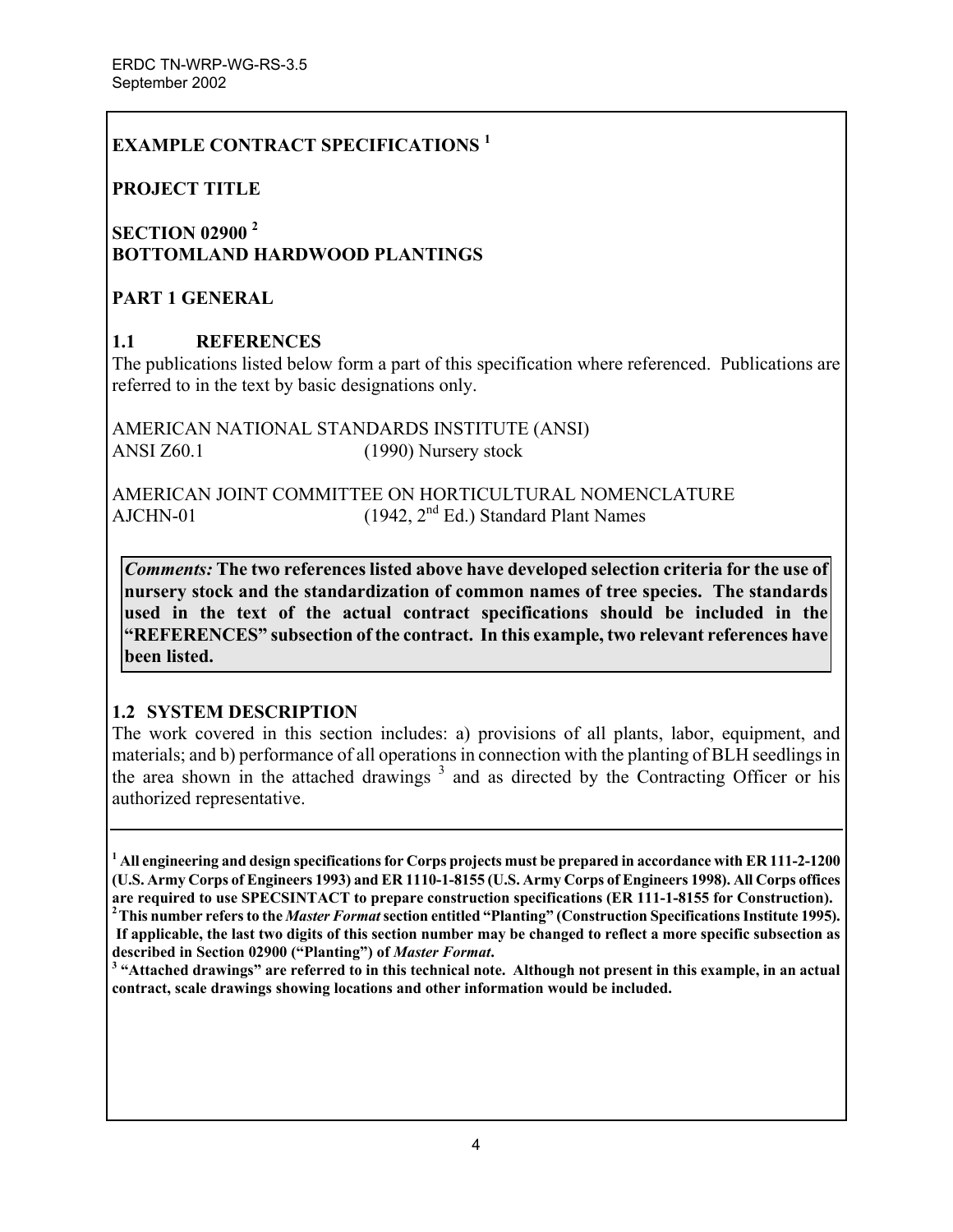# **1.3 SUBMITTALS**

**The following shall be submitted in accordance with Section 01330 SUBMITTAL**  PROCEDURES of Corps of Engineers Guide Specification (CEGS-01330).<sup>1</sup> Submittals may **be classified as "government approval" (GA) or "for information only" (FIO).** 

*Comments:* **CEGS defines "submittals" as "shop drawings, product data, samples, and administrative submittals presented for review and approval." This section of the contract provides details about documentation required as part of the project. ER 1110-1-8155 suggests limited use of GA submittals (e.g. for changes in design, critical materials, and/or deviations). In practice, use of the designations "GA" and "FIO" varies among Districts and may have as much to do with past failures and successes with contractors as with District policy.** 

**The Submittal Description (SD) numbering system is based on standard descriptions of 10 possible categories of submittals used by the Corps. These are listed in CEGS-01330.** 

## **SD-01 Data**

**Equipment; FIO** 

**A list and/or description of equipment used for the planting operation.** 

*Comments:* **If the Corps Contracting Officer believes that there is a need for information about various aspects of the project, that information can be requested as part of the "Data" subsection. CEGS defines "Data" as "submittals that provide calculations, descriptions, or documentation regarding the work."** 

**SD-08 Statements Delivery; FIO Delivery Schedule for equipment, plants, and soil amendments.** 

*Comments***: The "Statements" subsection allows the Contracting Officer to request information about how the project will be accomplished. CEGS defines "statements" as "a document, required of the Contractor, or through the Contractor, from a supplier, installer, manufacturer, or other lower tier Contractor, for the purpose of confirming the quality, or orderly progression, of a portion of the work by documenting procedures, acceptability of methods or personnel, qualifications, or other verifications of quality."** 

<sup>&</sup>lt;sup>1</sup> In an effort to standardize contracting requirements among federal agencies, a new set of Unified Facilities Guide Specifications have recently been approved for use by the Army, Navy, and Air Force. For an update, go to TECHINFO on the Internet at: *<http://www.hnd.usace.army.mil/techinfo/gspec.htm>*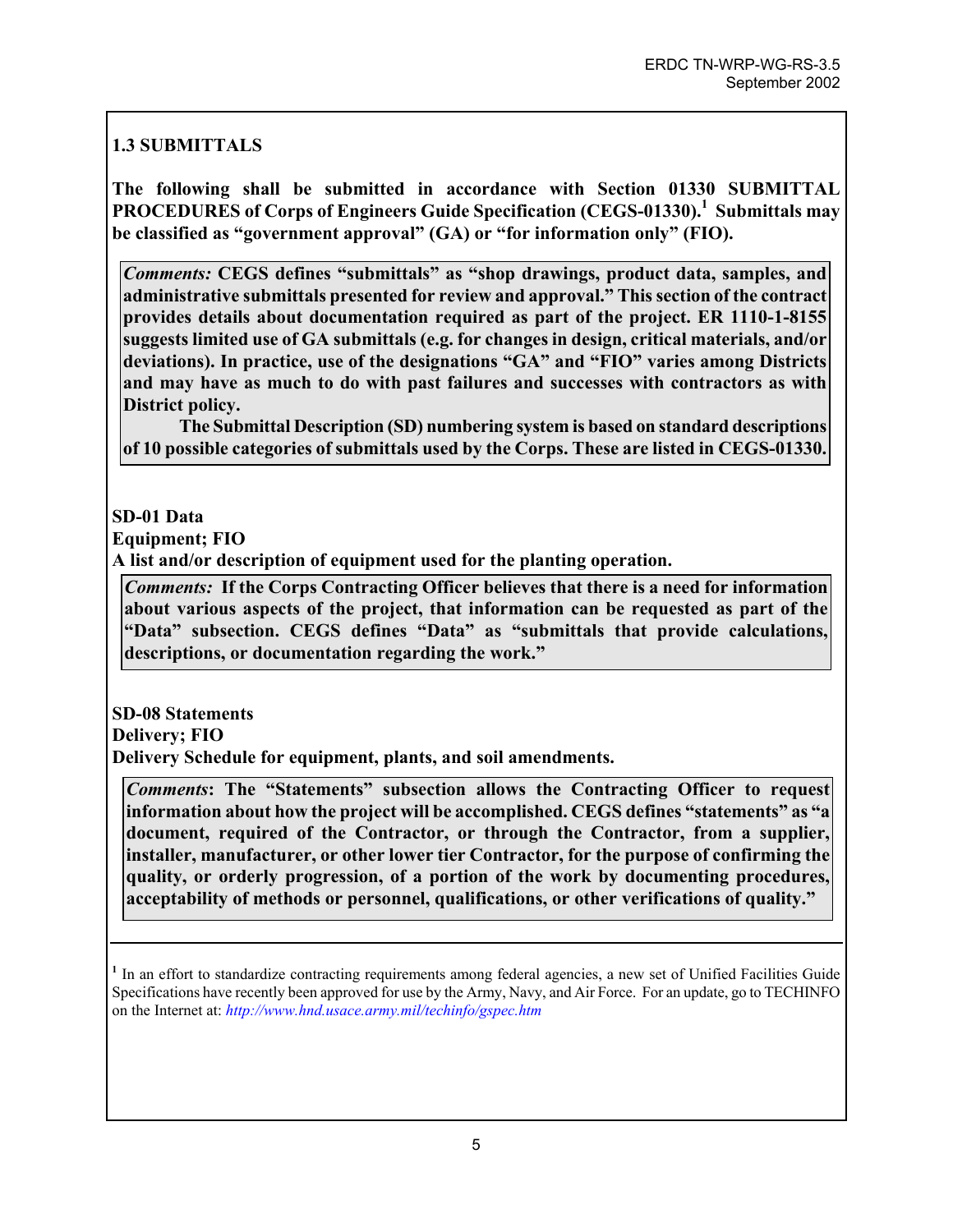### **SD-13 Certificates**

**Seed source should be from the same geographical region as the site. Prior to delivery of material, Certificates of Compliance shall be submitted certifying that materials meet the specified requirements. Where such certification requires a laboratory test, the test shall be certified and reported as part of the Certificate of Compliance. Testing shall be performed by an approved independent laboratory within 30 days of the submittal of reports. Certified copies of the reports shall be provided for the following:** 

- **a. Seedlings-Nursery name, genetic purity, and location of seed source.**
- **b. Fertilizers-Manufacturers' chemical analysis and application.**
- **c. Manufacturers' data-installation and application procedures, specification data sheet of manufacturers' catalog sheets for tree shelters and tree mats.**

*Comments***: This subsection allows the Contracting Officer to require information certifying suitability of some aspect of the quality or nature of materials or labor used in the project. In projects for which maintenance of genetic integrity of plants is considered important, this section can require certification documenting the origin of plant material. CEGS defines "Certificates" as "statements signed by an official authorized to certify on behalf of the manufacturer of a product, system, or material meeting specified requirements." The statement must be dated after the award of the contract, must state the Contractor's name and address, project name, and location, and list the specific requirements that are being certified.** 

**Tree shelters; GA Tree mats; GA Anchors for tree mats; GA** 

**SD-14- Samples** *Comments:* **The Contracting Officer may want to inspect materials to be used in the project. CEGS defines "samples" as "...physical examples of materials, products, and units of work as complete units or as portions of units of work."** 

**SD-18- Records**

**Maintenance; FIO Maintenance work performed, area repaired or reinstalled, diagnosis for unsatisfactory tree survival.** 

*Comments:* **This section allows the Contracting Officer to request records documenting compliance with various contract requirements. CEGS defines "records" as "documentation to record compliance with technical or administrative requirements."**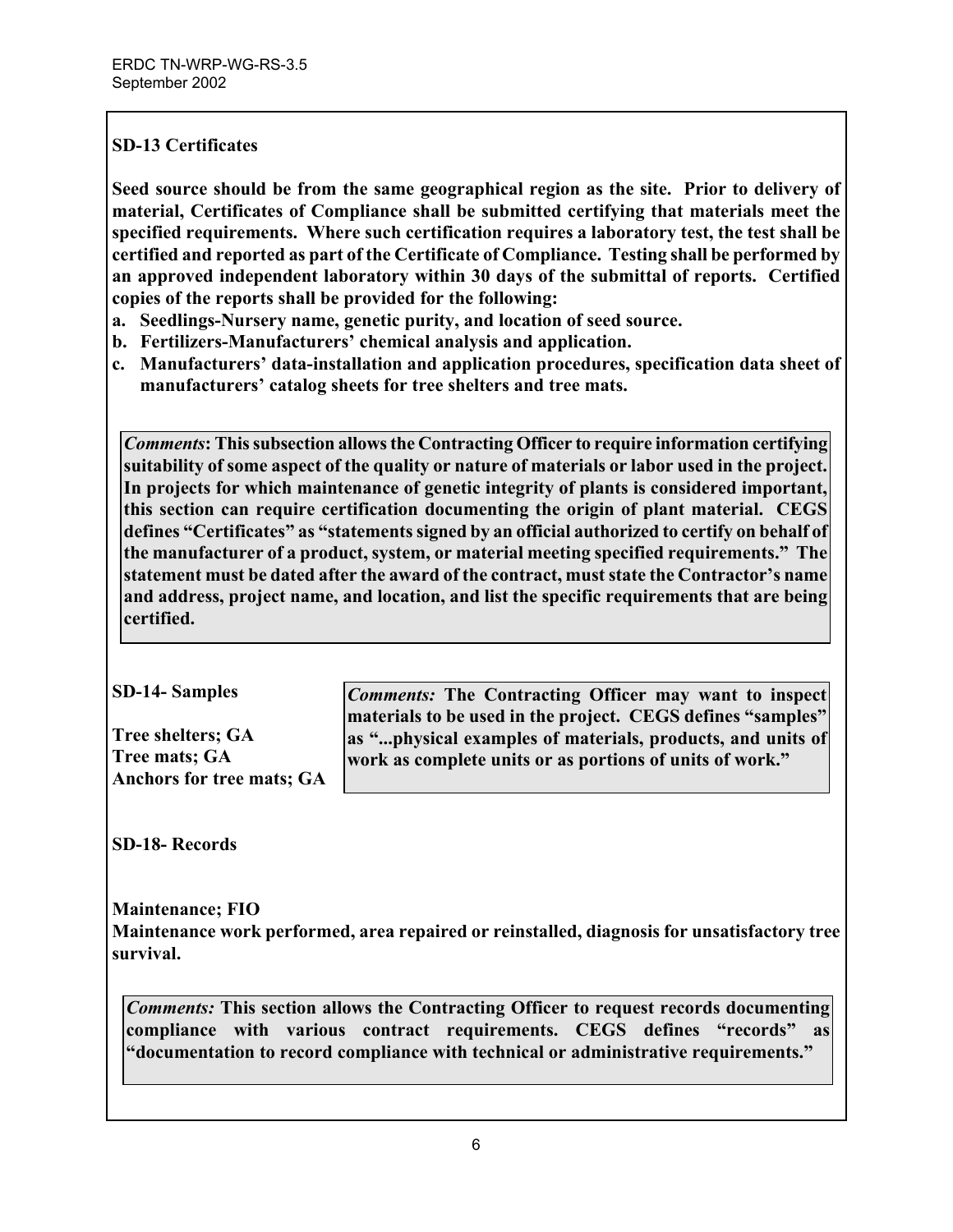## **1.4 SOURCE INSPECTION**

**All shipments or orders of plant material shall be subject to inspection at the nursery or at the site by the Contracting Officer or an authorized representative.** 

*Comments:* **Throughout this example, the source of plant material is assumed to be nursery stock. If donor sites are used as the source of plant material, routine inspections of donor sites should be mandatory to discourage any environmentally damaging practices.** 

## **1.5 DELIVERY, INSPECTION, STORAGE, AND HANDLING**

**The Contractor shall provide for the proper collection of plant material before planting.** 

## **1.5.1 Collection**

**Digging and preparation for shipment shall be done in such a manner that they will not cause shock or damage to branches, trunk, or root systems.** 

**Minimum root spread shall be as recommended by an ANSI-01. A wellbranched root system characteristic of the variety specified shall be provided. No roots shall be pulled from the ground.** 

**The root system should be protected from desiccation.** 

**a. Bare-root (BR) seedlings.** *Comments:* **This section allows the Contracting Officer to make recommendations based on the references for the collection, handling, delivery, and storage of plant material.** 

**b. Container-grown seedlings. Container size shall be provided as recommended by ANSI-01. Plants shall be grown in a container sufficiently long enough for a few fibrous roots to have developed and for root mass to retain its shape and hold together when removed from container. Container shall be sufficiently rigid to hold ball shape and protect root mass during shipping.** 

**1.5.2 Delivery and Inspection** 

**The Contractor shall promptly notify the Contracting Officer, in advance, when the plant material will be delivered and the manner of shipment. The Contracting Officer or authorized representative shall inspect plants upon delivery at the job site for species identity and conformity to quality requirements. Unacceptable plant material (i.e., dessicated, diseased, insect-infested, lack of root biomass) will be removed from the job site at no additional cost to the government.**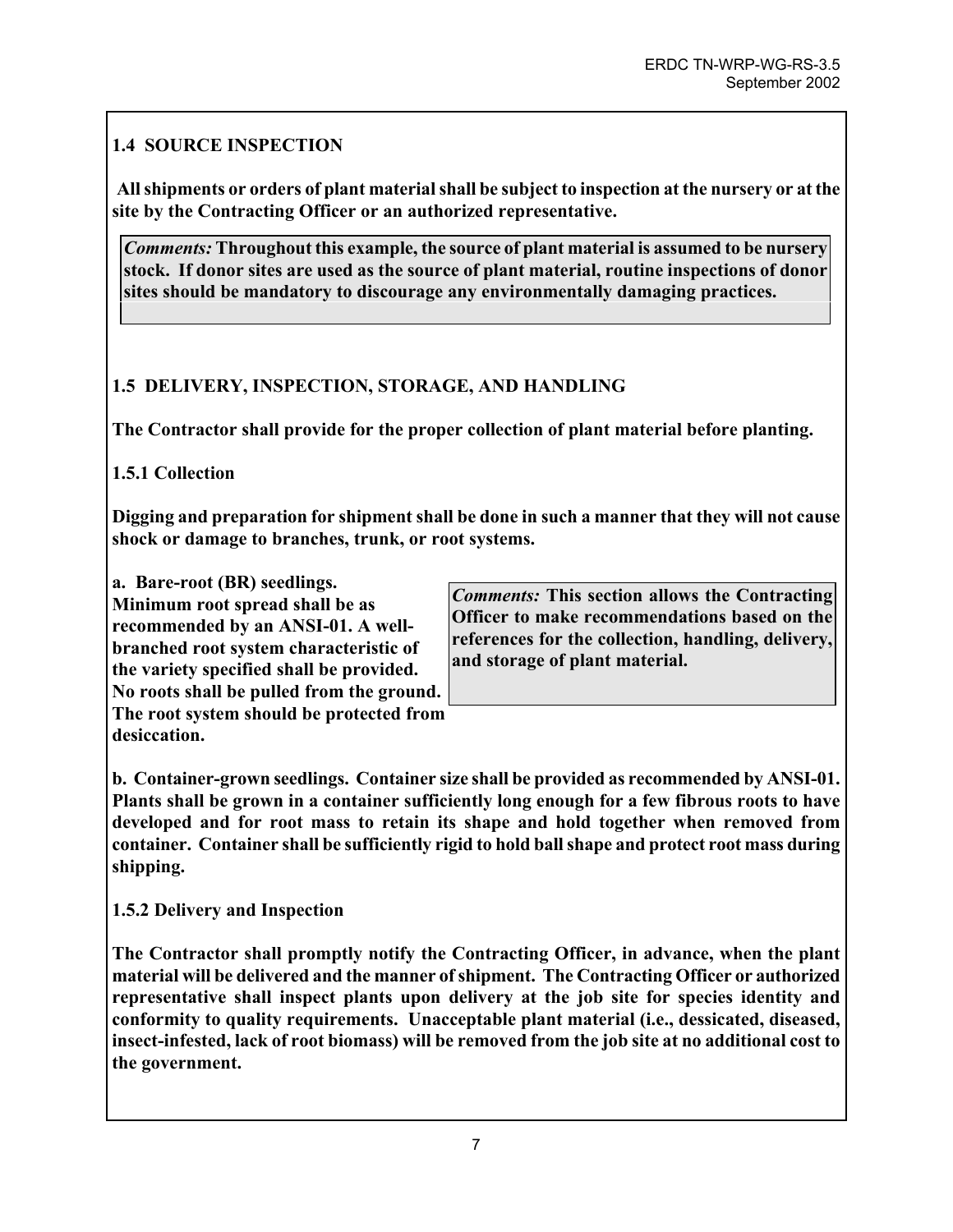## **1.5.3 Storage**

**Should planting not occur on the day of seedling arrival, the Contractor shall store and care for the plants in an area approved by the Contracting Officer. Seedlings should be protected from exposure to wind and direct sunlight until planted. Stock should be cold stored, or covered in straw, moist burlap, or other material, as approved by the Contracting Officer, until time of installation, which should be no longer than 3 days under any circumstances.** 

*Comments***: Specific instructions for storing seedlings may vary for different species, but maintenance of root moisture and protection from sun and wind prior to planting are essential.** 

## **1.5.4 Handling**

**Care should be taken to avoid desiccation or damage to plant material when being moved from source or storage site to the planting location.** 

**1.5.5 Time Limitations** 

**Trees shall be planted within 24 hr of delivery if possible. If this is not possible, seedlings should be stored in the manner described above in Section 1.5.3.** 

*Comments:* **If planting area is too large to complete within a 3-day time limit, or other time restrictions as specified by the Contracting Officer, staged shipments and subsequent planting can be specified.** 

## **PART 2 PRODUCTS**

## **2.1 BLH SEEDLINGS**

**2.1.1 Species** 

**Nuttall oak (***Quercus nuttallii***) Green ash (***Fraxinus pennsylvanica***) Water hickory (***Carya aquatica***) Red maple (***Acer rubrum***)** 

*Comments:* **Species to be planted and planting elevations will vary depending on the soil, hydrology, desired wetland function, and other factors. Flood frequency and duration must be taken into account. Number of seedlings will be determined by the project size, planting density, and other site characteristics deemed important by the Contracting Officer.**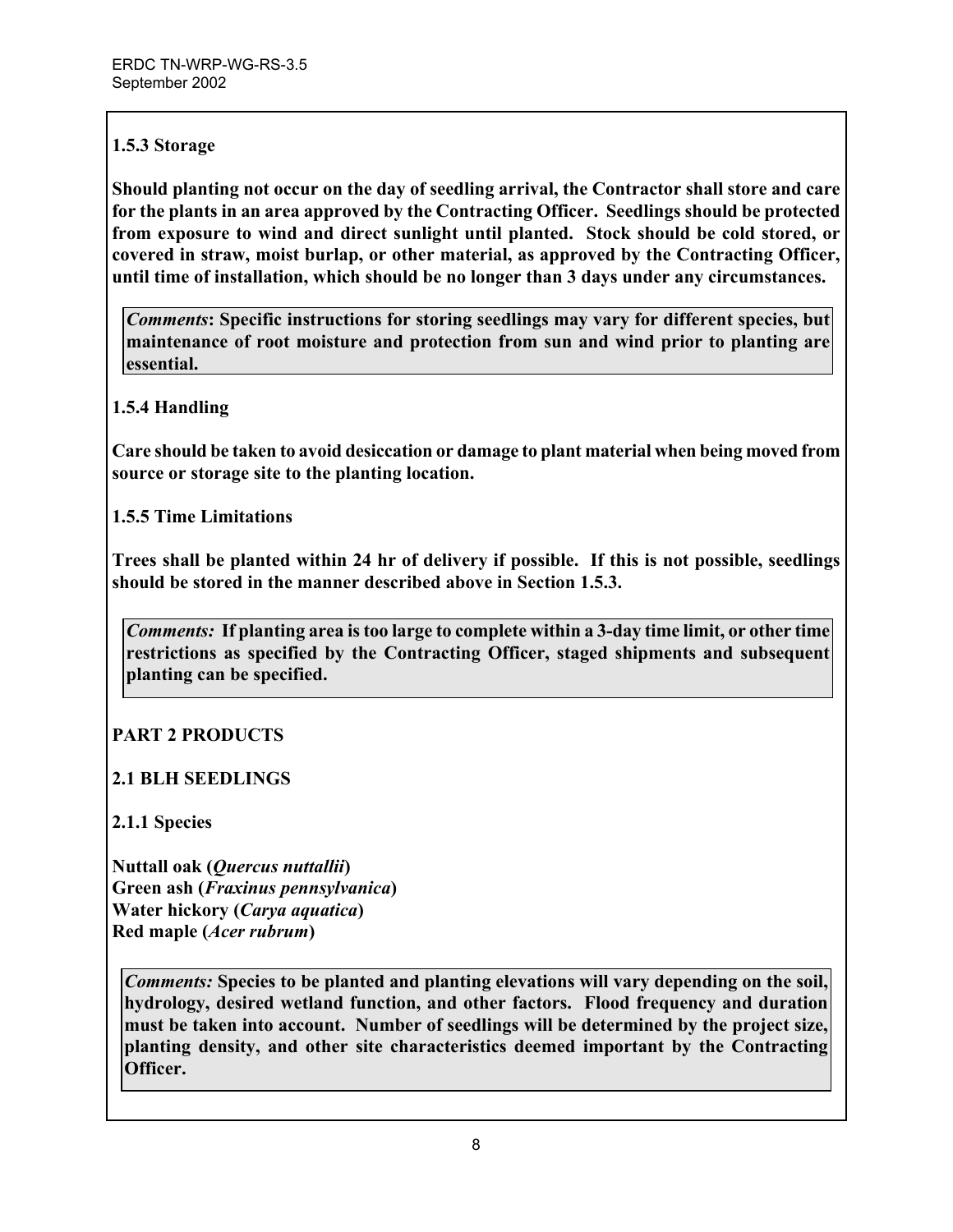**Plants shall be nursery grown or plantation grown stock conforming to ANSI-01. They shall be of the varieties on the designated plant list specified by the Contracting Officer bearing botanical names as listed in AJCHN-01.** 

### **2.1.2 Substitution**

**Substitutions will not be permitted without written request from the Contractor for approval by the Contracting Officer. Proposed substitutions must possess the same essential characteristics as the kind of plant actually specified in regard to appearance, height, shape, habit of growth, general soil, and other requirements.** 

### **2.1.3 Quality and Size**

**Quality and size of the plants shall be in accordance with the rules and grading adopted by the ANSI Z60.1. All plant material shall be nursery-grown, well-branched, and wellproportioned, particularly with respect to width-height relationship, and shall have a fibrous root system. The seedling source shall be from the same geographical area in which the seedlings are to be planted. The Contracting Officer may inspect plants prior to planting, but such inspection shall not preclude the right of rejection at the site.** 

*Comments:* **In this section, the Contracting Officer can specify size and quality of seedlings based on standards stated in the REFERENCE section of the contract. Specific height, root collar diameters, number of buds, and other specific characteristics are possible criteria.**

### **2.1.4 Nomenclature**

**The scientific and common names of trees herein specified conforms to the approved names given in AJCHN-01.** 

### **2.2 TREE SHELTERS**

- **a. Tree shelters shall be standard products of a reputable manufacturer whose normal business is production of tree shelters to be used for the purpose of protecting trees from damage due to small animals, mowing, and application of herbicide, for the purpose of providing support, and for the purpose of providing improved growing conditions for seedlings through the recycling of moisture.**
- **b. Tree shelters shall be constructed of a translucent plastic polymer that is UV-stabilized for 5 years; seamless twin-walled around entire circumference, and has a continuous scrapefree rim.**
- **c. Tree shelter shall be 1200 mm long and approximately 100 mm in diameter with a minimum diameter of 90 mm.**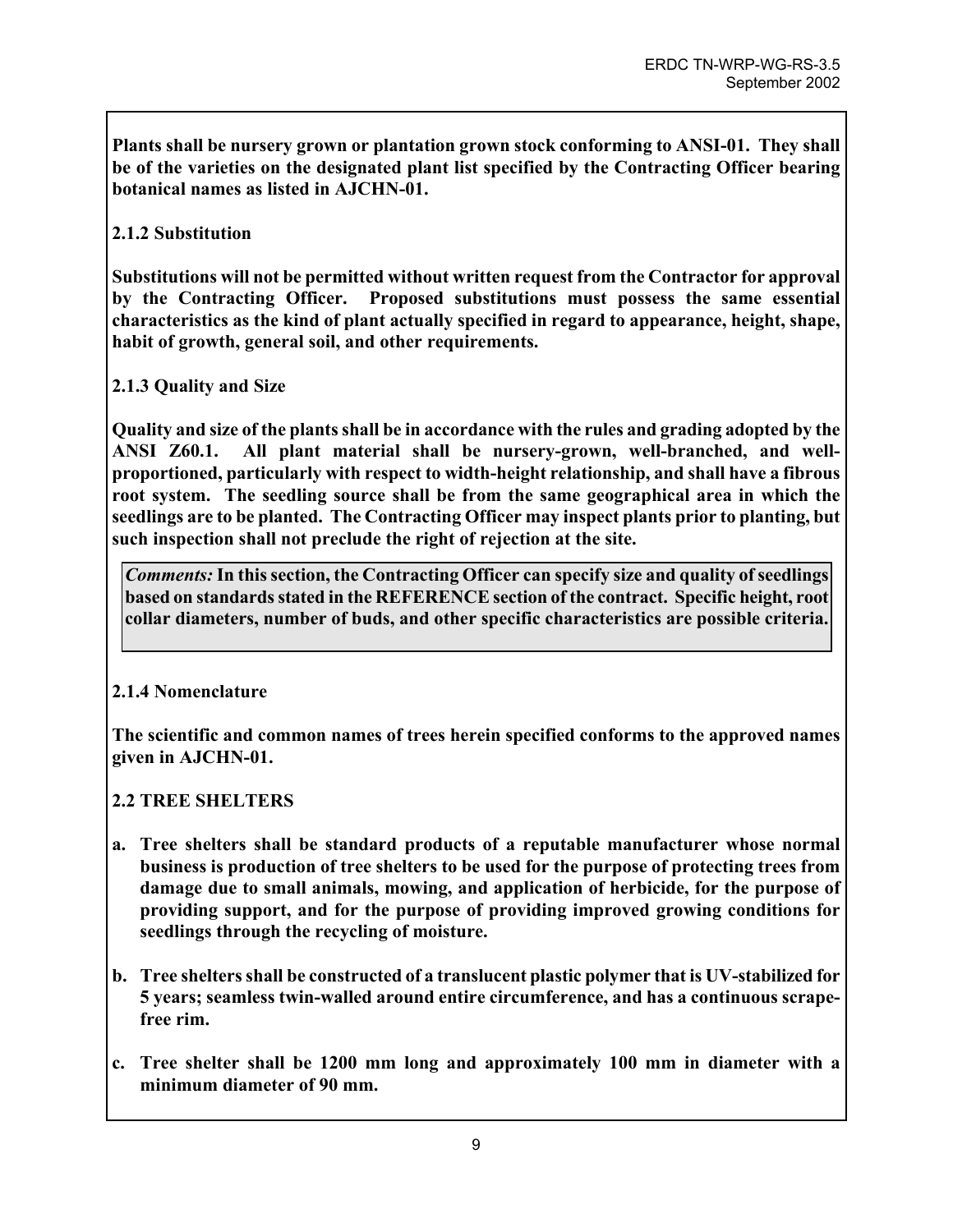**d. Stakes for supporting the tree shelters shall be solid hardwood, 25-mm square, and either pencil pointed or double-cut pointed. The length of the stake shall be as recommended by the tree shelter manufacturer.** 

### **2.3 TREE MATS**

**Tree mat shall be the standard product of a reputable manufacturer whose normal business is the production of mats to be used for the purpose of protecting trees from the growth of adjacent weeds.** 

**1.2.1 Tree Mat Material** 

**Tree mats shall be constructed of black polyethylene that is UV stabilized for 3 years and porous, yet blocks 90 percent of the sunlight.** 

**2.3.2 Tree Mat Size**

**Tree mats shall be 1 m square and 63.5 um thick.** 

**2.3.4 Anchors** 

**Tree mat anchors shall be 2.69-mm-thick wires formed into staples measuring 150 mm by 25 mm by 150 mm.** 

### **2.4 ANTIDESSICANT**

**Antidessicant shall be an emulsion that will provide a film over tree surfaces permeable enough to permit transpiration and shall not damage the plant.** 

### **PART 3 EXECUTION**

### **3.1 INSTALLATION**

#### **3.1.1 Planting Season**

**The planting season for seedlings depends on the geographical location of the site. For instance, if the site isin the lower Southeast, planting should occur during the time frame from December 1 to February 28. Actual planting shall be performed during the specified periods only when weather and soil conditions are suitable and in accordance with locally accepted practice, as approved by the Contracting Officer. Deviation from the planting dates will be permitted only when approved in writing by the Contracting Officer.**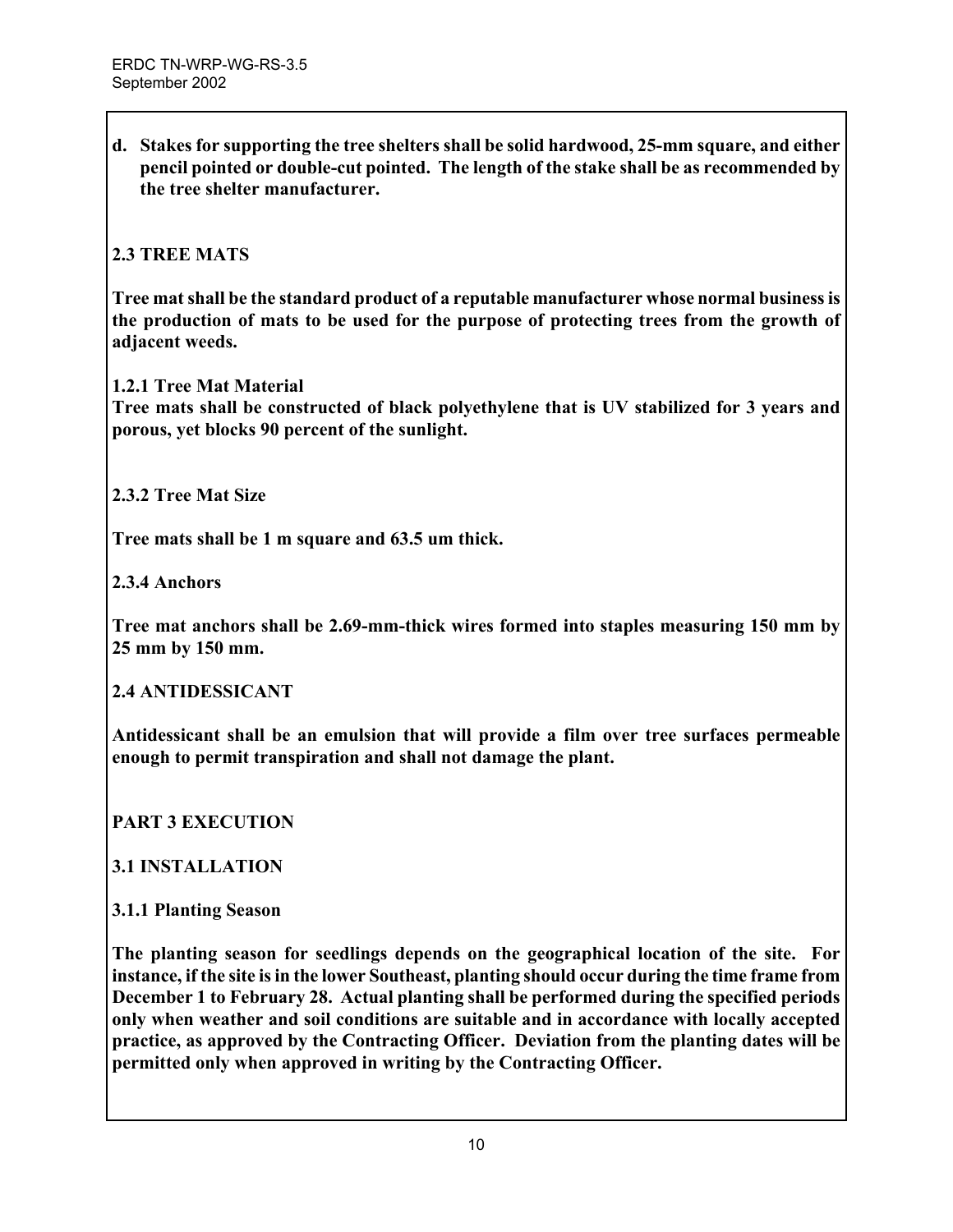## **3.1.2 Planting Conditions**

**Planting operations shall be performed only during periods when beneficial results can be obtained. When drought, excessive moisture, or other unsatisfactory conditions prevail, the work shall be stopped when directed. When special conditions warrant a variance to the planting operations, proposed planting times should be submitted to and approved by the Contracting Officer.** 

### **3.1.3 Installation**

**Trees shall be plumb and held in position until sufficient soil has been firmly placed around roots or ball. Trees shall be set in relation to surrounding grade so that they are even with the depth at which they were grown in the nursery or container.** 

*Comments***: Care should be taken to avoid damage to seedlings. Roots shall not be pruned unless deemed necessary by the Contracting Officer's Representative. Roots shall be planted vertically with only lateral roots in a horizontal plane. The planting hole shall be large enough to allow the roots of the seedling to disburse within the soil. Roots shall not be twisted, balled, or planted in "U-," "J-," or "L-"shaped manner. Soil shall be firmly tamped around planted seedlings.** 

**a. Bare-root seedlings.** 

**Bare-root tree seedlings shall be installed by arranging the roots in a natural position. Damaged roots shall be pruned prior to planting. Trees shall be back-filled with topsoil carefully worked in among roots.** 

**b. Container-grown seedlings.** 

**Non-biodegradable containers or platforms shall be removed without damage to the plant or root system. Biodegradable containers shall be split. Backfilling shall be completed.** 

**3.1.4 Planting Layout** 

**Seedlings shall be planted in rows, in no case closer than within 15 ft of each other. Seedlings shall be planted at the rates indicated in PLANT SCHEDULE (below) for 300 seedlings per acre. Species composition within rows should be mixed in an irregular or random fashion. Location of plants and outlines of the areas to be planted shall be marked on the ground by the Contractor and approved by the Contractor's Officer before site preparations or planting.** 

*Comments:* **The Contracting Officer can specify the rate of seedlings per acre based on site characteristics, desired functions of site, and species chosen to plant. Exact locations of planting should be indicated such as within adjacent ditches, berms, or slopes.**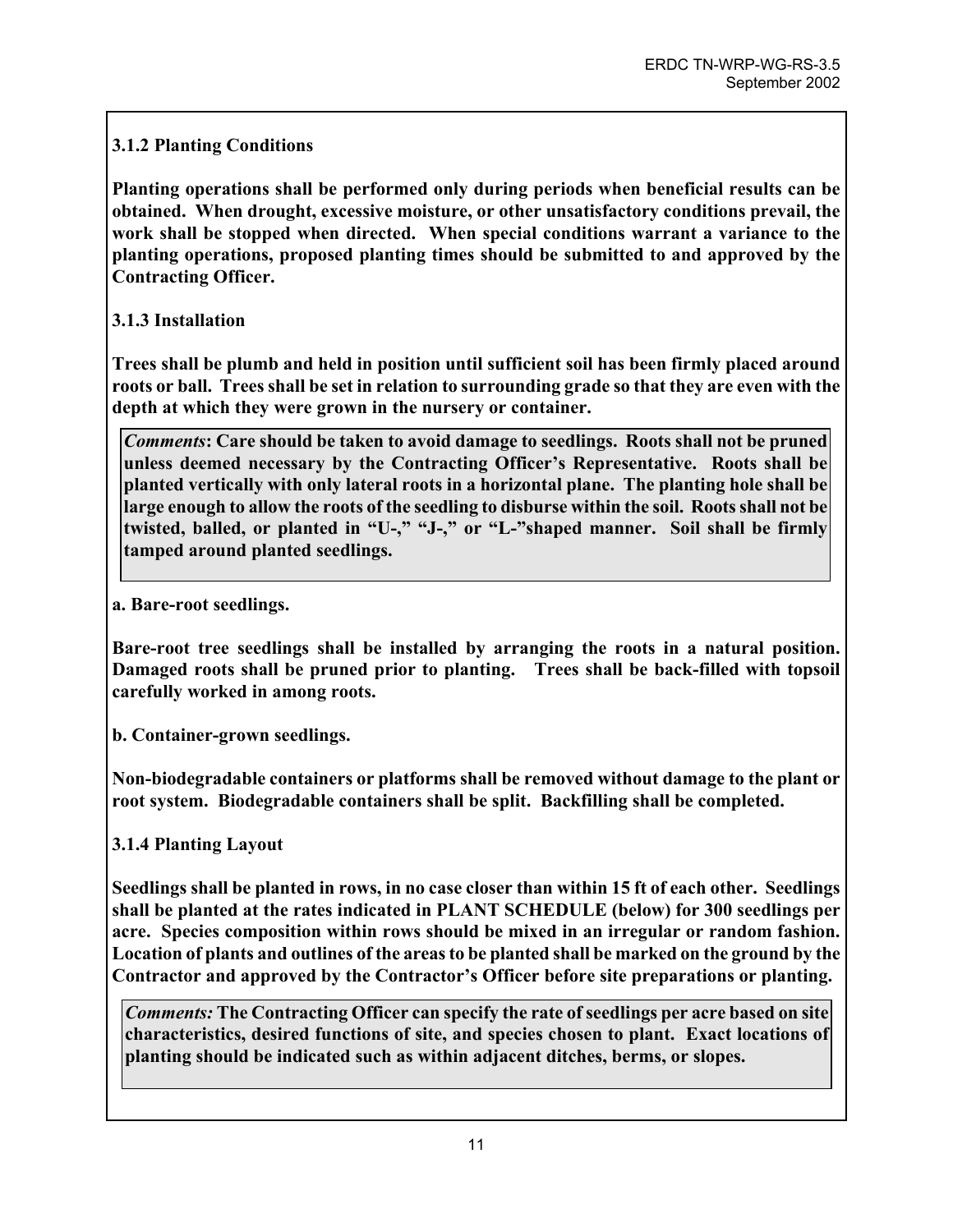### **Plant Schedule**

### **TREES: 185 per acre required, 37 of each species (37 X 5 = 185).**

| <b>Botanic Name</b> | <b>Common Name</b>   | <b>Remarks</b> |
|---------------------|----------------------|----------------|
| Quercus nigra       | Water oak            |                |
| Quercus nuttallii   | <b>Nuttall oak</b>   |                |
| Quercus lyrata      | Overcup oak          |                |
| Carya aquatica      | <b>Water hickory</b> |                |
| Nyssa sylvatica     | <b>Black</b> gum     |                |

**TREES:** 65 per acre required, 16 of each species  $(16 \text{ X } 4) + 1$  of any of the species listed = **65 trees.** 

| <b>Botanic Name</b>           | <b>Common Name</b>  | <b>Remarks</b> |
|-------------------------------|---------------------|----------------|
| <b>Fraxinus pennsylvanica</b> | Green ash           |                |
| <b>Ulmus crassifolia</b>      | Cedar elm           |                |
| Nyssa aquatica                | Swamp tupelo        |                |
| Taxodium distichium           | <b>Bald cypress</b> |                |

**3.1.5 Site Preparation** 

**Any obstruction such as rocks or other debris should be removed to the depth necessary to permit proper planting, according to plans and specifications.** 

*Comments:* **The Contractor shall familiarize him/herself with all existing underground utility locations and shall avoid any damage during planting operations.** 

**3.1.6 Protection of planting area** 

**Before planting or excavations are made, precautionary measures shall be taken to protect all areas. Existing trees and shrubs that are to be preserved shall be barricaded in a manner to afford effective protection during planting operations.** 

**4.1 MAINTENANCE** 

**4.1.1 Inspection** 

**Planting maintenance shall continue for 1 year after completion of the work. During this period, plants that die or are, in the opinion of the Contracting Officer, in an unhealthy or impaired condition shall be replaced by the Contractor prior to acceptance of the project by the Government. Such replacements shall be made in the same manner as specified for the original planting at no additional cost to the Government.**